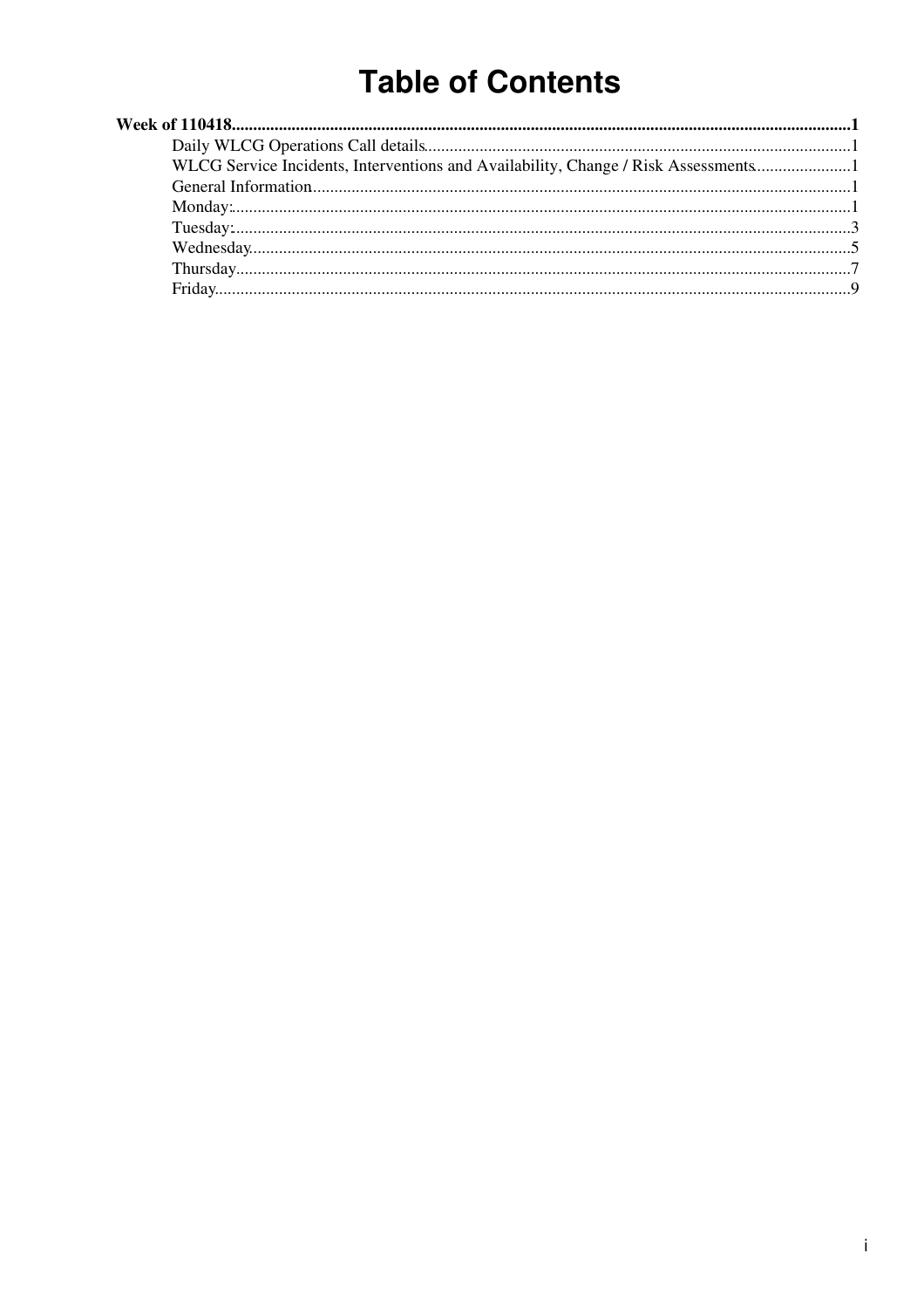# <span id="page-1-0"></span>**Week of 110418**

# <span id="page-1-1"></span>**Daily WLCG Operations Call details**

To join the call, at 15.00 CE(S)T Monday to Friday inclusive (in CERN 513 R-068) do one of the following:

- 1. Dial +41227676000 (Main) and enter access code 0119168, or
- 2. To have the system call you, click [here](https://audioconf.cern.ch/call/0119168) $\Phi$
- 3. The scod rota for the next few weeks is at [ScodRota](https://twiki.cern.ch/twiki/bin/view/LCG/ScodRota)

# <span id="page-1-2"></span>**WLCG Service Incidents, Interventions and Availability, Change / Risk Assessments**

| <b>VO Summaries of Site Usability</b> |       |     | <b>SIRs, Open Issues &amp; Broadcasts</b> | <b>Change</b><br>assessments |                     |                             |             |
|---------------------------------------|-------|-----|-------------------------------------------|------------------------------|---------------------|-----------------------------|-------------|
| ALICE                                 | ATLAS | CMS | LHCb☞                                     | <b>WLCG</b> Service          | <b>WLCG</b> Service | <b>BroadcastCASTOR</b>      |             |
|                                       |       |     |                                           | <b>Incident Reports</b>      | Open Issues         | archive $\mathbb{Z}$ Change |             |
|                                       |       |     |                                           |                              |                     |                             | Assessments |

# <span id="page-1-3"></span>**General Information**

|                      | <b>General Information</b> | <b>GGUS</b><br><b>Information</b> | <b>LHC</b> Machine<br><b>Information</b> |                 |                                |
|----------------------|----------------------------|-----------------------------------|------------------------------------------|-----------------|--------------------------------|
| <b>CERNIT</b>        | M/W                        | <b>WLCG</b>                       | <b>WLCG</b>                              | GgusInformation | Sharepoint site $\Phi$ -       |
| status               | PPSCoordinationWorkLog     | <b>Baseline</b>                   | Blogs                                    |                 | Cooldown Status <sup>®</sup> - |
| board $\blacksquare$ |                            | Versions                          |                                          |                 | News                           |

# <span id="page-1-4"></span>**Monday:**

Attendance: local(Steven, Fernando, Alessandro, Jamie, Maria, Dan, Maarten, Dirk, Massimo, Zbyszek, Peter, David, [MariaDZ](https://twiki.cern.ch/twiki/bin/edit/LCG/MariaDZ?topicparent=LCG.WLCGDailyMeetingsWeek110418;nowysiwyg=1));remote(Kyle, Onno, Gareth, Rolf, Federico, Michael, Gonzalo, Jon, Jhen-Wei, Andreas, Giovanni).

Experiments round table:

- ATLAS [reports](https://twiki.cern.ch/twiki/bin/view/Atlas/ADCOperationsDailyReports)  •
	- ATLAS ♦
		- ◊ Stable beams over the weekend, with 336 bunches.
		- ◊ Physics run, 336b, today.
	- GGUS ♦

◊ GGUS down Monday morning (Oracle connection problems). GGUS team contacted.

- T1s ♦
- ◊ NDGF-T1 partial tape system downtime continued over the weekend.
- ASGC failing all FTS transfers on Friday evening (CERN and ASGC FTS servers). ◊ Alarm ticket sent, [GGUS:69743](https://ggus.eu/ws/ticket_info.php?ticket=69743)<sup>®</sup>.
- [RAL](https://twiki.cern.ch/twiki/bin/view/LCG/RAL) batch system opened to 200 jobs on Saturday, allowing fast data11 reprocessing ◊ to finish. SRM stable over the weekend.
- CMS [reports](https://twiki.cern.ch/twiki/bin/view/CMS/FacOps_WLCGdailyreports) -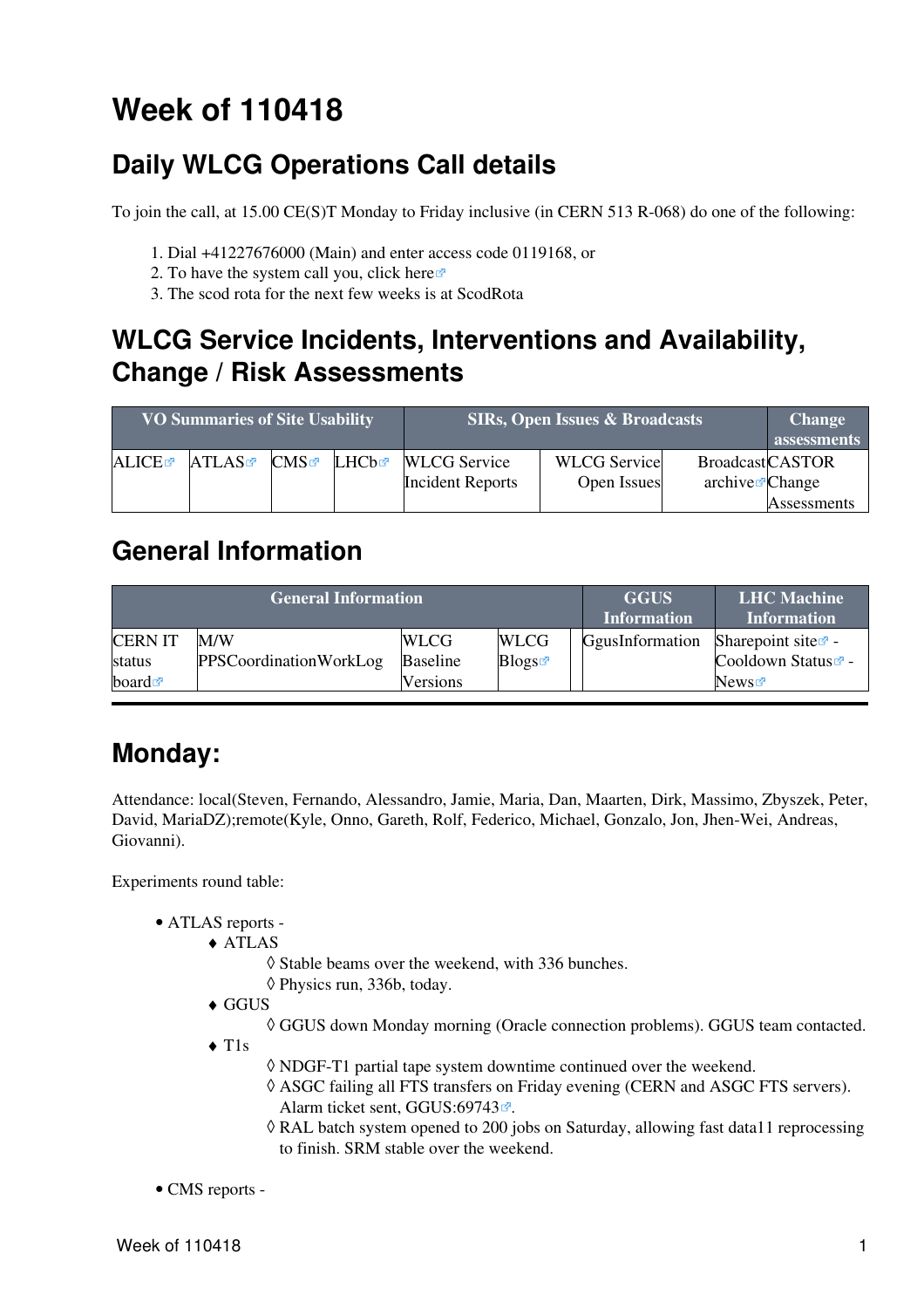- LHC / CMS detector ♦
	- Good stable fill on 336 bunches on Sunday (unfortunately CMS ran without a ◊ fraction of the ECAL). Plan is to repeat run today.
- CERN / central services ♦
	- LCGCVS outage hosting CMSSW code during the morning, see ◊ http://it-support-servicestatus.web.cern.ch/it-support-servicestatus/ScheduledInterventionsArc CMS identified smalls issues that are being addressed at the moment by experts (doing a re-sync).
- ◆ Tier-0 / CAF
	- $\Diamond$  Tier-0 farm was saturated with Sunday run (Pending + Running jobs == 2.5k)
	- ◊ CAF getting filled with jobs now [ Steve loads of "swap full" alarms yesterday ]
- ◆ Tier-1
	- ◊ Finishing one "older" data reprocessing request
	- ◊ MC production in progress
	- ◊ WMAgent testing on-going at various sites
- ◆ Tier-2
	- CMS Tier-2 Readiness pretty good lately : e.g. in last 2 weeks, 78% sites with CMS ◊ Readiness fraction > 80%
	- ◊ MC production and analysis in progress
	- CMS still has the general issue that [CREAM](https://twiki.cern.ch/twiki/bin/view/LCG/CREAM) CE SAM tests are not reporting properly ◊ to the SSB, hence triggering wrong alarms, see [Savannah:113192](https://savannah.cern.ch/support/?113192) $\blacktriangleright$
- Other ♦
- ◊ new CRC-on-Duty from tomorrow on : Ian Fisk
- ALICE [reports](http://alien2.cern.ch/index.php?option=com_content&view=article&id=75&Itemid=129)<sup>2</sup> -
	- ◆ TO site

Strange behaviour of the WMS nodes used by ALICE led to the discovery of a few k ◊ jobs "lost and found" by [LSF](https://twiki.cern.ch/twiki/bin/view/LCG/LSF).

- ◆ T1 sites
	- ◊ Nothing to report
- ◆ T2 sites
	- ◊ Usual operations
- LHCb [reports](https://twiki.cern.ch/twiki/bin/view/LHCb/ProductionOperationsWLCGdailyReports)  Data taking in the weekend, no data now. Reconstructions and stripping activities going now.
	- $\blacklozenge$  T<sub>0</sub>
- Tape drive allocation has been done. modification of space token at CERN ◊  $(GGUS:69709)$  $(GGUS:69709)$  $(GGUS:69709)$
- $\triangleleft$  T<sub>1</sub>
- $\Diamond$  glexec test failures at [IN2P3-](https://twiki.cern.ch/twiki/bin/view/LCG/IN2P3)CC [\(GGUS:69793](https://ggus.eu/ws/ticket_info.php?ticket=69793)ø) [ Maarten CEs that fail tests are part of T2 at [IN2P3](https://twiki.cern.ch/twiki/bin/view/LCG/IN2P3). T1 CEs are fine. Will follow up with [IN2P3](https://twiki.cern.ch/twiki/bin/view/LCG/IN2P3). ]
- $\triangleleft$  T<sub>2</sub>
- $\Diamond$  Pilots aborted at [IN2P3-](https://twiki.cern.ch/twiki/bin/view/LCG/IN2P3)LPC [\(GGUS:69751](https://ggus.eu/ws/ticket_info.php?ticket=69751) $\degree$ )

#### Sites / Services round table:

- NL-T1 announcement: SARA SRM at risk on Thursday to update CERTs.
- [RAL](https://twiki.cern.ch/twiki/bin/view/LCG/RAL) comment on problems with ATLAS SRM Thu-Fri and much reduced batch over w/e. Not completely understood but workaround in place. During morning increasing batch work - going ok. Almost batch to normal. AT RISK tomorrow morning for a couple of hours due to problem network with small breaks in connectivity. Will pause batch just before and drain FTS. Hopefully just a very short stop
- $\bullet$  BNL ntr
- FNAL ntr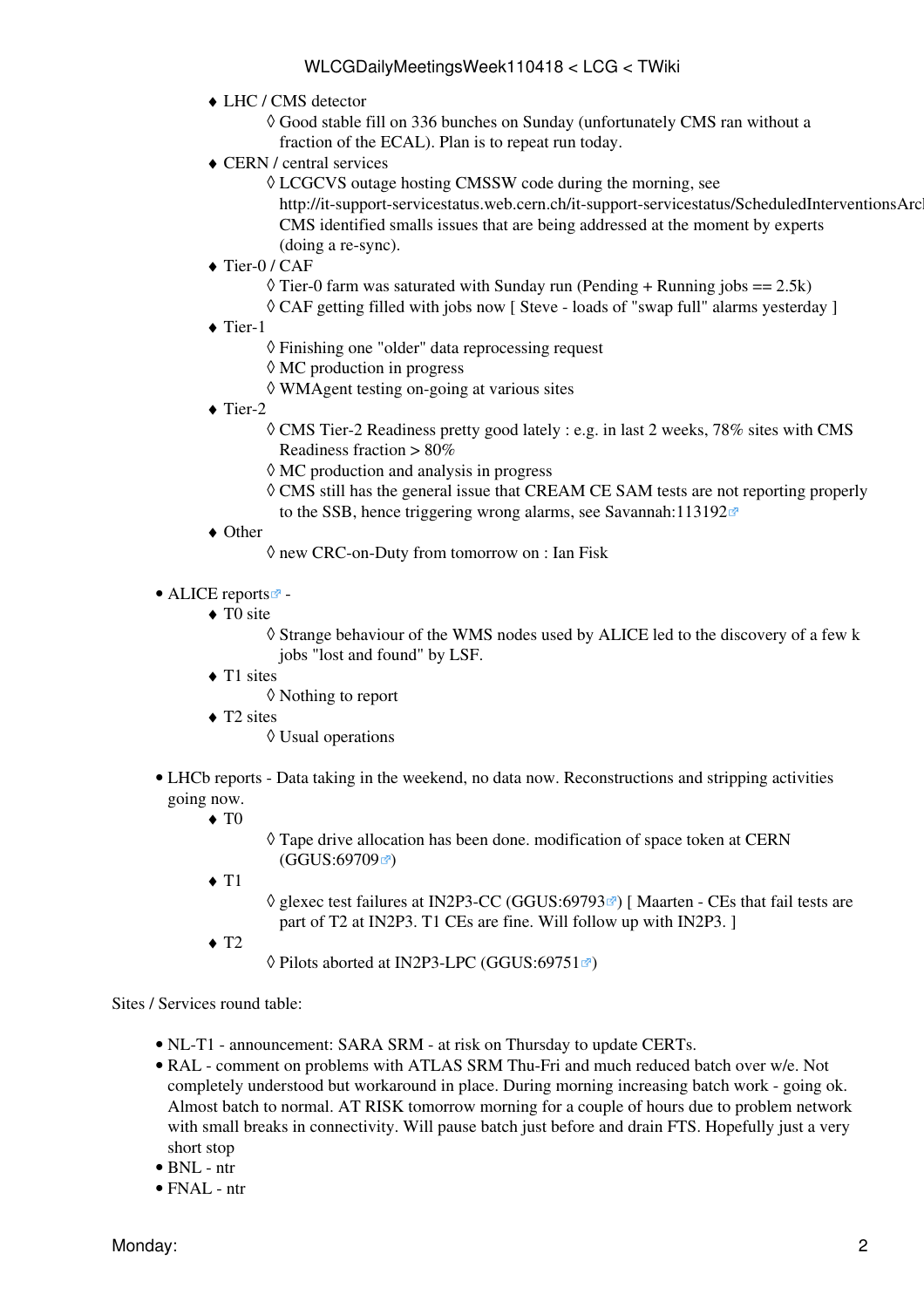- PIC ntr; reminder that we are scheduled downtime tomorrow for electrical interventions, batch queues currently being drained
- [IN2P3](https://twiki.cern.ch/twiki/bin/view/LCG/IN2P3)  nta
- NDGF on Friday we mentioned a planned downtime tomorrow for scheduled upgrade of dCache head node. Scheduled until 17:00 but will probably finish earlier. No communication with tape guys regarding Danish tapes - look as if still out according to ATLAS report. At noon we had sudden failure of some network equipment - reading unavailable both tape and disk for some ALICE and ATLAS data. No eta for when fixed.
- CNAF downtime announced last Friday confirmed for tomorrow 10:00 14:00 UTC tape library of CNAF will not be available.
- ASGC ntr
- OSG GGUS outage?
- GGUS 009:30 KIT unscheduled network downtime. Was this eventually published? Back available at 10:30.
- CERN Storage: case of 1 file late to tape seen by LHCb fixed on spot (raw data). A few files still hanging around in strange status.
- CERN DB first upgrade of 11g on a TEST DB. We will perform upgrade of production in same fashion at the end of the year and all went smoothly. 1 incident with replication to T1s: due to deadlock of streams processes replication stuck for ATLAS conditions and LHCb cond+LFC. Problem with Oracle s/w. From time to time it happens... LFC affected and LHCb conditions for 30'. ATLAS a bit longer but all up by 12:00. (Took about 2h for ATLAS).

AOB:

# <span id="page-3-0"></span>**Tuesday:**

Attendance: local(Fernando, Maria, Jamie, Maarten, Eva, Nilo, David, Alessandro, Andrea V, Dan, Massimo, [MariaDZ\)](https://twiki.cern.ch/twiki/bin/edit/LCG/MariaDZ?topicparent=LCG.WLCGDailyMeetingsWeek110418;nowysiwyg=1);remote(Gonzalo, John, Jon, Ronald, Rolf, Felix, Rob, Federico, Giovanni, Andreas, Dimitri).

Experiments round table:

- ATLAS [reports](https://twiki.cern.ch/twiki/bin/view/Atlas/ADCOperationsDailyReports)  •
	- ATLAS ♦
		- ◊ Physics with 336b 72b/injection but moderate intensities
		- $\Diamond$  Calibration during inter fill period, then start physics run at injection (data11  $7TeV$ )
	- T1s ♦
- [RAL](https://twiki.cern.ch/twiki/bin/view/LCG/RAL) scheduled a downtime between 10am 12am CERN time for a network ◊ interruption. Downtime was expected to be short so UK cloud was not excluded from DDM. However during the interruption internal network problems appeared and as a consequence FTS is still not available - DDM Site Services are not able to contact [RAL](https://twiki.cern.ch/twiki/bin/view/LCG/RAL) FTS.
- PIC: Outage of all services at PIC due to the yearly electrical maintenance. Panda ◊ queues for ES cloud were set to offline on Monday around 6:00pm in order to drain. Later at 1:00am the cloud was set offline in DDM.
- ◊ INFN-T1: Scheduled downtime at INFN-T1 between 10am and 6:00pm for a tape library upgrade. All data on tape will be unavailable, but the data stored on disk will be available during the intervention. According to accounting for INFN-T1 it looks like there is plenty of free space on the tape buffer so INFN-T1 has not been excluded from Santa Claus.
- CMS [reports](https://twiki.cern.ch/twiki/bin/view/CMS/FacOps_WLCGdailyreports) -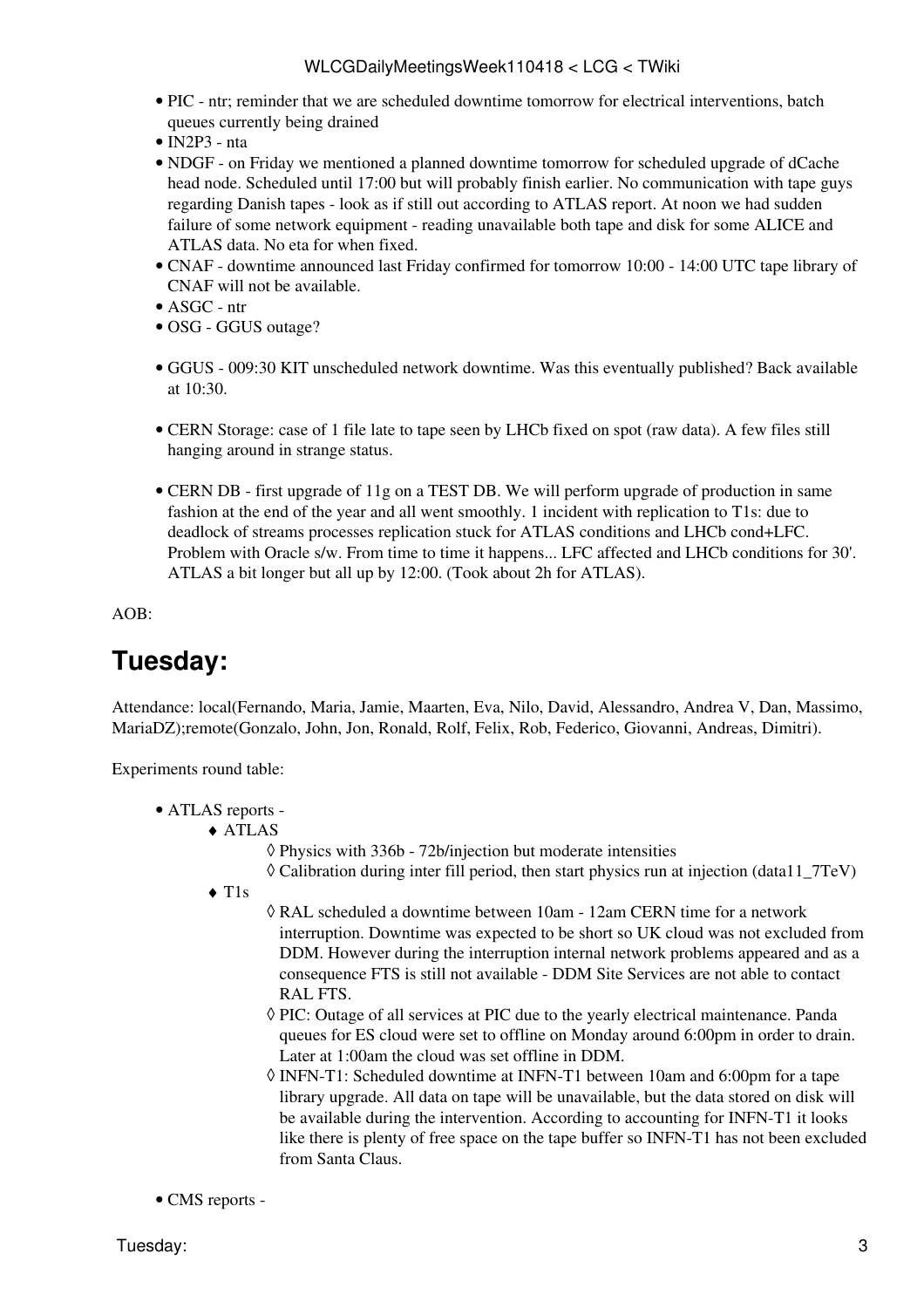- LHC / CMS detector ♦
	- ◊ Good filling.
- CERN / central services ♦
	- CMS CVS repository moved from the current LCGCVS service to the CERN CVS ◊ service on Monday 18th April, see announcement here. CMS identified smalls issues that are being addressed at the moment by experts (doing a re-sink).
- ◆ Tier-0 / CAF
	- ◊ Tier-0 farm
	- $\Diamond$  CAF getting filled with jobs now
- ◆ Tier-1
	- ◊ Will hopefully launch reprocessing of 2010 Data on Wednesday/Thursday
	- MC production in progress. A number of open tickets about tape families for ◊ custodial MC ([RAL](https://twiki.cern.ch/twiki/bin/view/LCG/RAL), PIC, [CCIN2P3\)](https://twiki.cern.ch/twiki/bin/edit/LCG/CCIN2P3?topicparent=LCG.WLCGDailyMeetingsWeek110418;nowysiwyg=1)
- ◆ Tier-2
	- ◊ MC production and analysis in progress
- Other ♦
	- ◊ new CRC-on-Duty : Ian Fisk
- ALICE [reports](http://alien2.cern.ch/index.php?option=com_content&view=article&id=75&Itemid=129)
	- ◆ TO site
		- WMS behaviour back to normal after the "lost and found" jobs were cleaned up ◊ yesterday.
	- ◆ T1 sites
		- ◊ Nothing to report
	- ◆ T2 sites
		- ◊ Usual operations
- LHCb [reports](https://twiki.cern.ch/twiki/bin/view/LHCb/ProductionOperationsWLCGdailyReports)  Data taking in the weekend, no data now. Reconstructions and stripping activities going now. Hitting memory due to application problems: temporary solution found, special thanks to [IN2P3](https://twiki.cern.ch/twiki/bin/view/LCG/IN2P3) and CNAF for letting us completing.
	- $\blacklozenge$  T<sub>0</sub>
- New space token have been setup thanks to CERN! [ Massimo the installation of ◊ hw required for this operation finished yesterday, hope the space will be available soon. ]
- $\triangleleft$  T<sub>1</sub>
- ◊ Two GGUS tickets open (GGUS:69812☞ [GGUS:69813](https://ggus.eu/ws/ticket_info.php?ticket=69813)☞) and closed quickly by [RAL](https://twiki.cern.ch/twiki/bin/view/LCG/RAL) and IN2p3 to increase memory there.. Thanks for increasing the memory to run our stripping for the next days.
- $\Diamond$  GGUS:69827 $\degree$  Slowness with FTS xfers at Lyon . Channel IN2p3-In2p3 was closed

Sites / Services round table:

- PIC ntr: scheduled downtime on-going
- [RAL](https://twiki.cern.ch/twiki/bin/view/LCG/RAL) FTS has just started again about 20' ago. Had a switch that was misbehaving and had to reconfig. After this some ports not working - now should be ok. Roughly 30K ALICE jobs queued here at [RAL](https://twiki.cern.ch/twiki/bin/view/LCG/RAL). Gareth is sending e-mail to ALICE asking for them to look into it. Maarten - will do.
- FNAL ntr
- NL-T1 tomorrow 10:00 11:00 local time SARA storage at risk. Tape b/e m/cs needs reboot. Reading from tape will not work during that time, writing ok.
- $\bullet$  [IN2P3](https://twiki.cern.ch/twiki/bin/view/LCG/IN2P3)  ntr
- ASGC ntr
- CNAF tape library downtime on-going; 14:00 UTC is the scheduled end of this downtime. Nothing else to report. Alessandro - very difficult for experiment to verify of all ok for tape libraries. Please can you send a confirmation when the intervention is over. e.g. cloud support team in IT.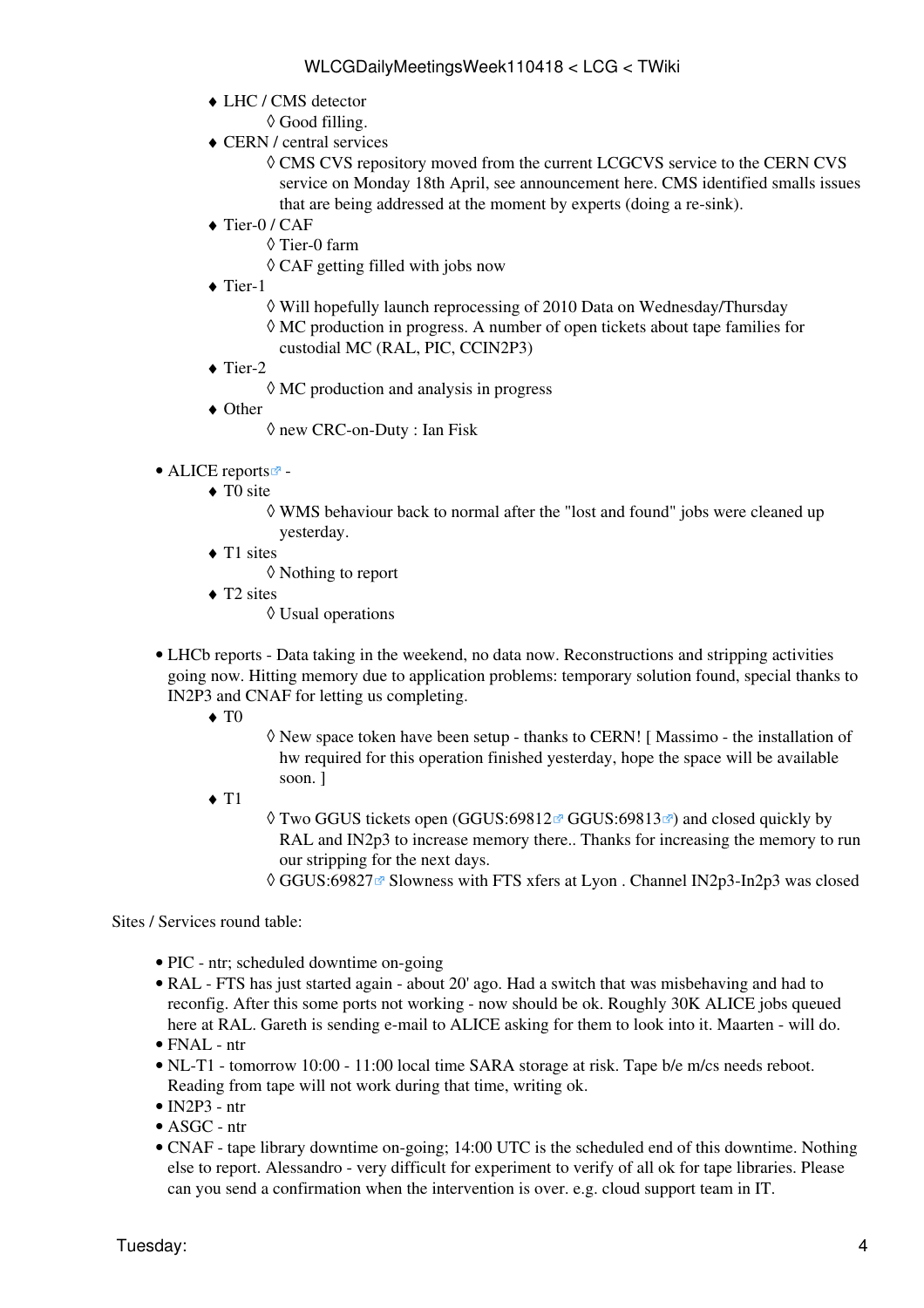- NDGF today's dCache upgrade worked fine, finished at noon. Network problem yesterday due to equipment breaking, fixed yesterday pm. Danish tape libs should be online since late last night. Can't confirm personally. ATLAS will look at it.
- KIT ntr
- OSG looks like downtime for GGUS has been added to AOB this is what we still needed. Trying to understand if this will have affected ticket exchange. Pretty unlikely as early morning OSG time. Will look at this time period to make sure all messages were transferred as needed.
- CERN Storage on top of what was mentioned for LHCb strange alarm on ALICE side; bug on our side only affecting probes not service. Have two files with problems for CMS - following up. Very strange unusual case

AOB: ([MariaDZ\)](https://twiki.cern.ch/twiki/bin/edit/LCG/MariaDZ?topicparent=LCG.WLCGDailyMeetingsWeek110418;nowysiwyg=1) Answer to OSG's question yesterday: The KIT network problems on Monday 2011/04/18 started around 9:15am CEST. The end of downtime mail reached the GGUS developers at 10:23. Not sure GGUS was completely unavailable during all of that period (~1 hour).

• CNAF - question on LCG CE in calculation of availablity - is it possible to exclude this in calculation. Ale - working on this; trying o put algorithm in place that works with LCG or [CREAM](https://twiki.cern.ch/twiki/bin/view/LCG/CREAM) CE, as available and applicable. Not yet finalised. Maarten - idea is that by end June it should no longer be necessary to have an LCG CE for neither experiments nor tests for availability. If you have a working LCG CE keep it running for these remaining couple of months!

# <span id="page-5-0"></span>**Wednesday**

Attendance: local(Ewan, Maarten, Fernando, David, Alessandro, Jan, Maria, Jamie, Edoardo, Luca, [MariaDZ\)](https://twiki.cern.ch/twiki/bin/edit/LCG/MariaDZ?topicparent=LCG.WLCGDailyMeetingsWeek110418;nowysiwyg=1);remote(John, Federico, Rob, Ian, Gerard, Jon, Xavier, Jhen-Wei, Michael, Giovanni, Onno).

Experiments round table:

## ATLAS [reports](https://twiki.cern.ch/twiki/bin/view/Atlas/ADCOperationsDailyReports) - •

- ATLAS ♦
	- $\Diamond$  start physics run at injection (data11\_7TeV)
	- 16:00-19:00: Calibration period ◊
		- ⋅ Access for Pixel
		- ⋅ BCM clock tests
	- ◊ Night: Physics (LHC aiming for next step in intensity 480 bunches)
	- T1s ♦
- PIC: Extended downtime until 8PM. ES cloud continues offline in Panda, DDM and ◊ has been excluded temporarily from Santa Claus
- Central Services ♦
	- DDM Central Catalogues: Alarms in the evening of Apr 19 due to known problems ◊ (load balancing and connections closed by client throwing IOErrors).

### • CMS [reports](https://twiki.cern.ch/twiki/bin/view/CMS/FacOps_WLCGdailyreports) -

- LHC / CMS detector ♦
	- ◊ Expecting physics after yesterday's cryo issues
- CERN / central services ♦
	- We have a couple of tickets for jobs stuck we can't kill. We have a repacker job stuck ◊ and holding the system. The operations team would like access to bkill -r from the cmsprod account. [ Ewan - CMSPROD should be able to issue this for any jobs run by CMSPROD already. Ian - can I put you in touch with the person in charge? Will get more details and submit a GGUS ticket if necessary. Incident report on CMS report Twiki ]
- ♦ Tier-0 / CAF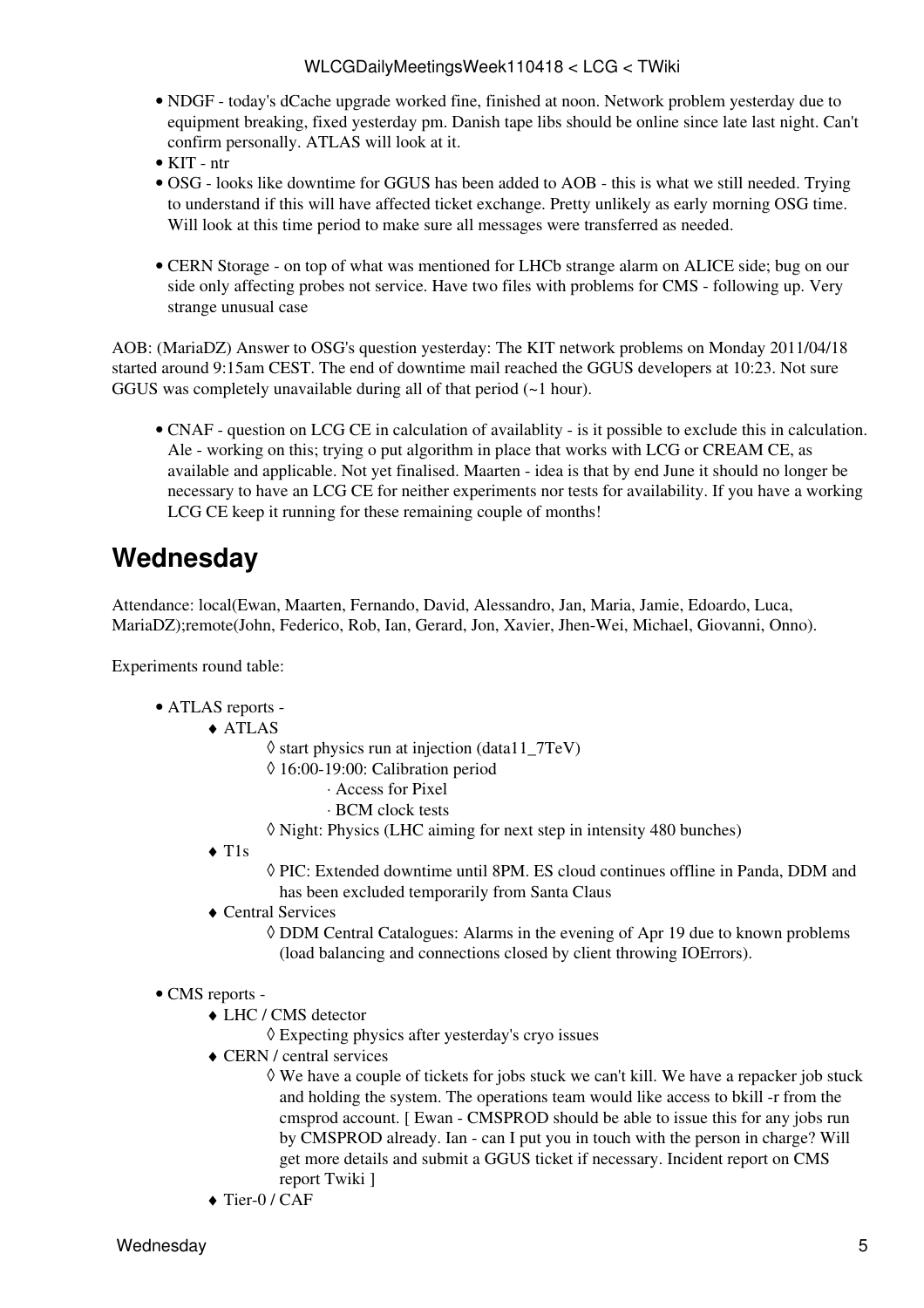- Runs over the weekend working through Prompt Reco. Good utilization but ramping ◊ down now
- ◆ Tier-1
	- ◊ Will hopefully launch reprocessing of 2010 Data on Thursday

MC production in progress. A number of open tickets about tape families for ◊ custodial MC ([RAL](https://twiki.cern.ch/twiki/bin/view/LCG/RAL), PIC, [CCIN2P3\)](https://twiki.cern.ch/twiki/bin/edit/LCG/CCIN2P3?topicparent=LCG.WLCGDailyMeetingsWeek110418;nowysiwyg=1)

- $\blacklozenge$  Tier-2
	- ◊ MC production and analysis in progress
- Other ♦

◊ new CRC-on-Duty : Ian Fisk

### • ALICE [reports](http://alien2.cern.ch/index.php?option=com_content&view=article&id=75&Itemid=129)

- ◆ TO site
	- ◊ Nothing to report
- ◆ T1 sites
	- [RAL](https://twiki.cern.ch/twiki/bin/view/LCG/RAL): huge number of waiting jobs due to [CREAM](https://twiki.cern.ch/twiki/bin/view/LCG/CREAM) CE often reporting zero instead, ◊ thereby inviting more jobs to be submitted [\(GGUS:69856](https://ggus.eu/ws/ticket_info.php?ticket=69856) $\textdegree$ ) [ John - only just seen that ticket reopened. Have (probably) removed jobs - will put to solved again ]
	- ◊ KIT: some 4k running jobs do not appear in [MonALISA](https://twiki.cern.ch/twiki/bin/edit/LCG/MonALISA?topicparent=LCG.WLCGDailyMeetingsWeek110418;nowysiwyg=1); they might be stuck on something; under investigation
- ◆ T2 sites
	- ◊ Usual operations
- LHCb [reports](https://twiki.cern.ch/twiki/bin/view/LHCb/ProductionOperationsWLCGdailyReports)  Low rate of reconstructions and stripping activities going now.
	- $\blacklozenge$  T1 Closed ticket [GGUS:69827](https://ggus.eu/ws/ticket_info.php?ticket=69827) [\(IN2P3-](https://twiki.cern.ch/twiki/bin/view/LCG/IN2P3)IN2P3 FTS transfers)
	- A number of tests job submission in particular failing at [IN2P3](https://twiki.cern.ch/twiki/bin/view/LCG/IN2P3). Seems to be a problem in ♦ the way that CEs are advertised in BDII.

Sites / Services round table:

- CNAF down time of yesterday afternoon for tape library over without problem
- NL-T1- this morning had unscheduled downtime to fix a problem on tape b/e. Some tape files were therefore not available. Maintenance completed ok - now everything works. Since we had a downtime we did tomorrow's downtime today(!) CERTs updated this morning and tomorrows downtime for SARA SRM cancelled.
- [RAL](https://twiki.cern.ch/twiki/bin/view/LCG/RAL)  nta
- PIC yesterday we had a downtime extended to today due to big problems in cooling system. Still a water leak but hope to get green light at 16:00 and then will take ~4 hours to get all back on line, i.e. by 20:00.
- FNAL ntr
- KIT ntr
- ASGC ntr
- $\bullet$  BNL ntr
- OSG there was a change at ESNET CRL location yesterday. Resolved and redirections put in place yesterday/ Some OSG users with [DoE](https://twiki.cern.ch/twiki/bin/edit/LCG/DoE?topicparent=LCG.WLCGDailyMeetingsWeek110418;nowysiwyg=1) CERTs cannot sign on to CERN SSO. Try to resolve this morning (local time).
- [GridPP](https://twiki.cern.ch/twiki/bin/view/LCG/GridPP) ntr
- CERN Storage 30' unavailability for CASTOR ALICE yesterday. S/w bug combined with network trouble (bad switch).

### AOB: ([MariaDZ\)](https://twiki.cern.ch/twiki/bin/edit/LCG/MariaDZ?topicparent=LCG.WLCGDailyMeetingsWeek110418;nowysiwyg=1)

• There is a request to send email notification to sites on every ticket update [Savannah:120243](https://savannah.cern.ch/support/?120243)<sup>®</sup>. When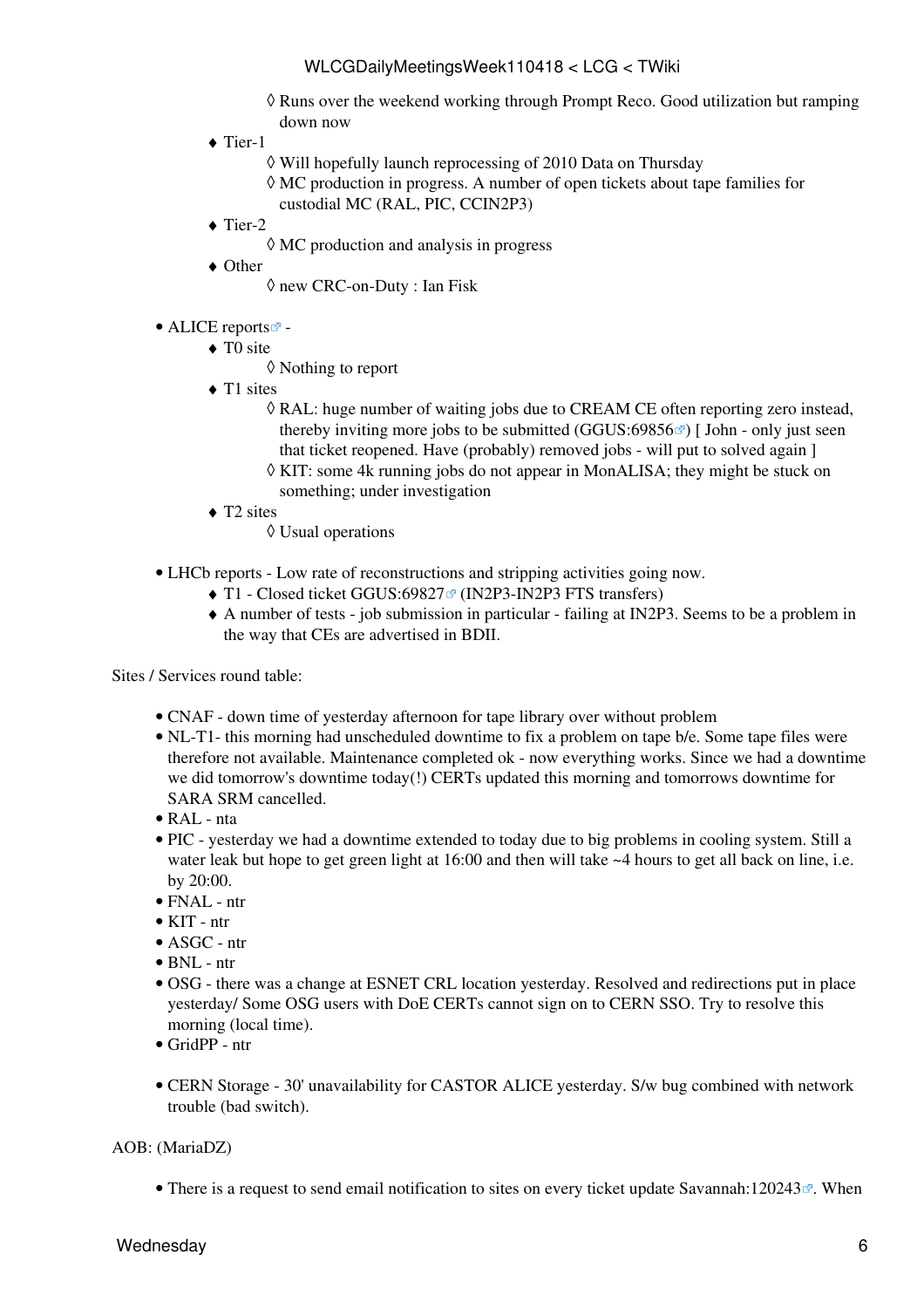'direct site notification' was implemented in July 2008 for Tier0/1 and generalised in January 2009, sites **insisted** they don't want email floods, just to know there is a ticket for them. Should we change now? What do WLCG sites think? Please say now or comment in the ticket.

- As already announced in <https://twiki.cern.ch/twiki/bin/view/LCG/WLCGDailyMeetingsWeek101115#Wednesday>(AOB) the email templates for submitting TEAM and ALARM tickets will be decommissioned with the GGUS May Release on 2011/05/25.
- WLCG [T1SCM](https://twiki.cern.ch/twiki/bin/edit/LCG/T1SCM?topicparent=LCG.WLCGDailyMeetingsWeek110418;nowysiwyg=1) tomorrow:<https://indico.cern.ch/conferenceDisplay.py?confId=136139>
- SNOW ticket for conference phone problem in 513 R-068: <https://cern.service-now.com/service-portal/view-incident.do?id=7317d0190a0a8c0800616f65a4eec4c0>

# <span id="page-7-0"></span>**Thursday**

Attendance: local(Steven, Maarten, Ian, Fernando, Andrea, Jan, Alessandro, Maria, Jamie, Simone, Zbyszek, Stephane);remote(Kyle, Roberto, Rolf, Ronald, Michael, Jon, Giovanni, Jhen-Wei, Andreas, Gerard, Xavier, Gareth).

Experiments round table:

- ATLAS [reports](https://twiki.cern.ch/twiki/bin/view/Atlas/ADCOperationsDailyReports)  •
	- ATLAS ♦
		- ◊ Calibration period until injection of new fill
		- $\Diamond$  Start physics run at injection (data11  $7TeV$ )
		- LHC planning physics with 480bunches /36bunches per injection and 336bunches / ◊ 72 bunches per injection
		- T1s ♦
- ◊ PIC: Downtime ended fine and PIC was reincluded in usual production activity
- ◊ [RAL](https://twiki.cern.ch/twiki/bin/view/LCG/RAL): Many transfer errors ([https://gus.fzk.de/ws/ticket\\_info.php?ticket=69895](https://gus.fzk.de/ws/ticket_info.php?ticket=69895)ø). [RAL](https://twiki.cern.ch/twiki/bin/view/LCG/RAL) declared short downtime and spotted performance issues with the Oracle database behind the SRM.

### • CMS [reports](https://twiki.cern.ch/twiki/bin/view/CMS/FacOps_WLCGdailyreports) -

LHC / CMS detector ♦

Good run last night. Depending on when online updates we may be running at high ◊ rates throughout the weekend

CERN / central services ♦

Wrote directly to an [LSF](https://twiki.cern.ch/twiki/bin/view/LCG/LSF) supporter. bkill -r was disabled, but is hopefully being ◊ re-enabled. Had the near dead node that was holding 8 jobs put out of its misery.

- ◆ Tier-0 / CAF
	- ◊ A number of jobs in stuck state.
- ◆ Tier-1
	- ◊ Will hopefully launch reprocessing of 2010 Data on Thursday
	- Open (Savannah) tickets about tape families for custodial MC ([RAL,](https://twiki.cern.ch/twiki/bin/view/LCG/RAL) PIC, [CCIN2P3](https://twiki.cern.ch/twiki/bin/edit/LCG/CCIN2P3?topicparent=LCG.WLCGDailyMeetingsWeek110418;nowysiwyg=1)). ◊ Delaying MC now [ Rolf - don't find any ticket for CMS. Ian - Savannah ticket? Possible that bridge to GGUS didn't work. Rolf- we have automatic procedures for GGUS only ]
	- ◊ PIC had [PhEDEx](https://twiki.cern.ch/twiki/bin/view/LCG/PhEDEx) down after the maintenance, but back this morning
- ◆ Tier-2
	- $\Diamond$  MC production and analysis in progress. Reduced effort over the holiday
- Other ♦
	- ◊ CRC-on-Duty : Ian Fisk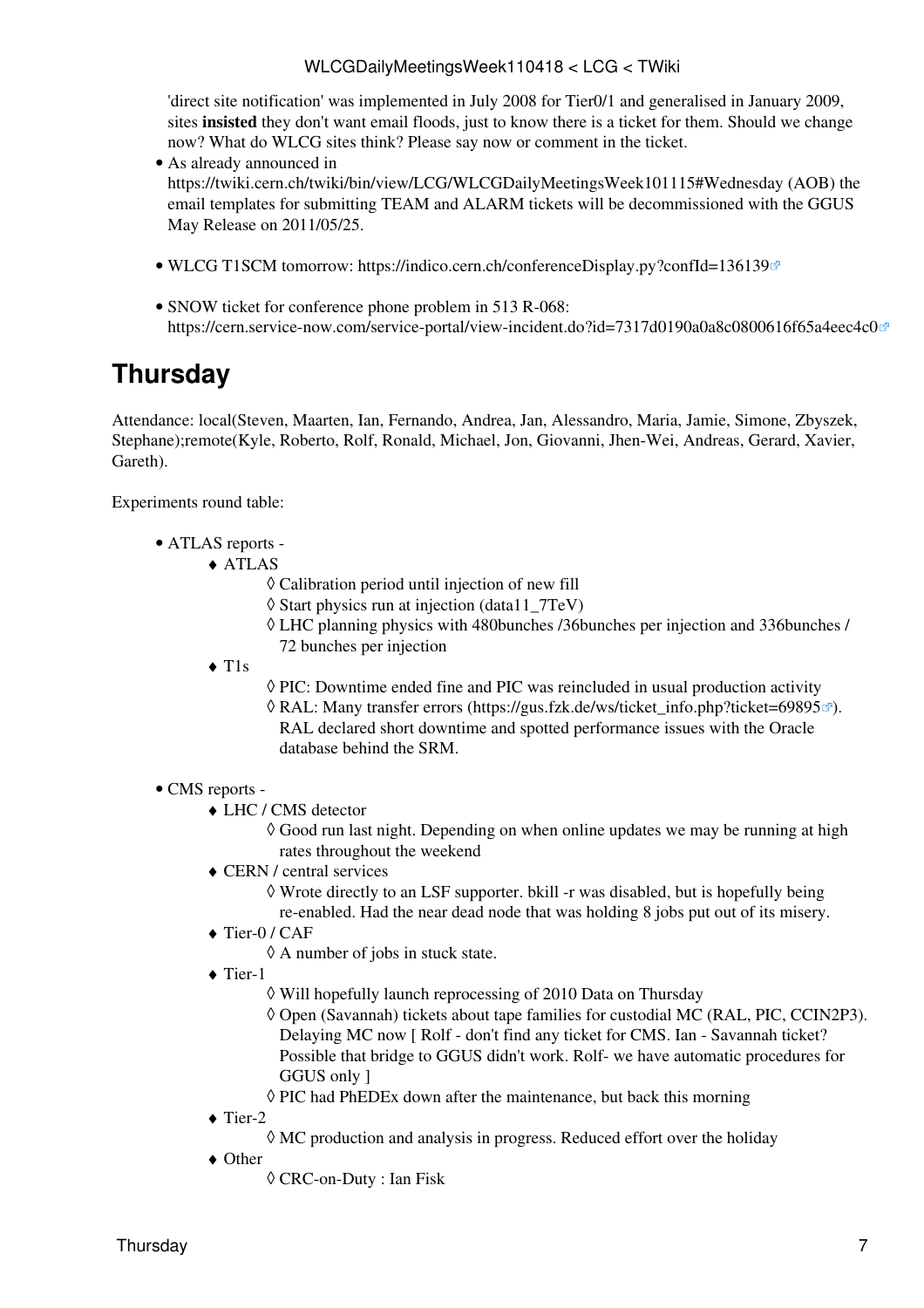## • ALICE [reports](http://alien2.cern.ch/index.php?option=com_content&view=article&id=75&Itemid=129)<sup>2</sup> -

- ◆ TO site
	- ◊ Nothing to report
- ◆ T1 sites
	- $\Diamond$  [RAL](https://twiki.cern.ch/twiki/bin/view/LCG/RAL): vesterday's ticket ([GGUS:69856](https://ggus.eu/ws/ticket_info.php?ticket=69856) $\degree$ ) was solved after the meeting
	- KIT: jobs missing in [MonALISA](https://twiki.cern.ch/twiki/bin/edit/LCG/MonALISA?topicparent=LCG.WLCGDailyMeetingsWeek110418;nowysiwyg=1)  problem mostly fixed by upgrading to latest [AliEn](https://twiki.cern.ch/twiki/bin/edit/LCG/AliEn?topicparent=LCG.WLCGDailyMeetingsWeek110418;nowysiwyg=1) ◊ version; less than 500 such jobs remain, we may kill them at some point [ by now only 350 left - will probably die by themselves ]
	- KIT: configuration error caused ALICE::FZK::Tape SE to fail write requests; quickly ◊ fixed by KIT admins
- ◆ T2 sites
	- ◊ Usual operations
- LHCb [reports](https://twiki.cern.ch/twiki/bin/view/LHCb/ProductionOperationsWLCGdailyReports) -
	- RAW data distribution and their FULL reconstruction (Magnet Polarity UP) is going on w/o ♦ major problems on all T1s.
	- Decided to stop the stripping of reconstructed data with Magnet Polarity DOWN having ♦ found a problem in the options used. Most likely will restart today with just one input file per job (instead of 3 due to a known memory leak issue at application level).
	- $\blacklozenge$  T<sub>0</sub>
- ◊ Setup two new space tokens for LHCb: LHCb\_Disk and LHCb\_Tape. Migration of disk servers after Easter.
- ◊ Problems staging files out of Tape (72 files). Files requested to be staged yesterday we would have expected them online. GGUS ticket most likely to be filed, Philippe looking on that. (these are the same 72 files as below).
- $\blacklozenge$  T<sub>1</sub>

◊ PIC: back from the downtime, no major problems to report with.  $\Diamond$  [RAL](https://twiki.cern.ch/twiki/bin/view/LCG/RAL): reported 72 files corrupted, trying to recover them from CERN

Sites / Services round table:

- $\bullet$  [IN2P3](https://twiki.cern.ch/twiki/bin/view/LCG/IN2P3)  ntr
- $\bullet$  NL-T1 ntr
- $\bullet$  BNL ntr
- $\bullet$  FNAL ntr
- CNAF ntr
- ASGC this morning some jobs failed from no data from DPM. Network not set properly on one disk server - fixed and now should be ok
- NDGF quiet running today
- PIC ntr
- KIT ntr
- [RAL](https://twiki.cern.ch/twiki/bin/view/LCG/RAL) trying to find GGUS ticket relating to CMS tape families maybe never made it into GGUS from Savannah. ATLAS SRM - some significant problems yesterday and this morning. Believe it is fixed. DB problem with optimisation behind SRM. [ Ale - is this the same problem as last Friday? Abelieve so. Made network intervention on Tuesday. During that Oracle decided to move CASTOR N/S DB to a different node due to failover - now on same node as ATLAS SRM. Pushed that back yesterday evening. Probably broadly the same. DB people looked at it all morning and think it is ok now but low load.
- OSG CERN SSO issue created by ESNET CRL move seems to be resolved other than browser caching issues. If you restart browser then ok.
- CERN DB ATLAS there is a GEOMETRY schema added to replication to T1s. Receiving quite high load on DB - 100K queries. Contacted Gancho who is following this.